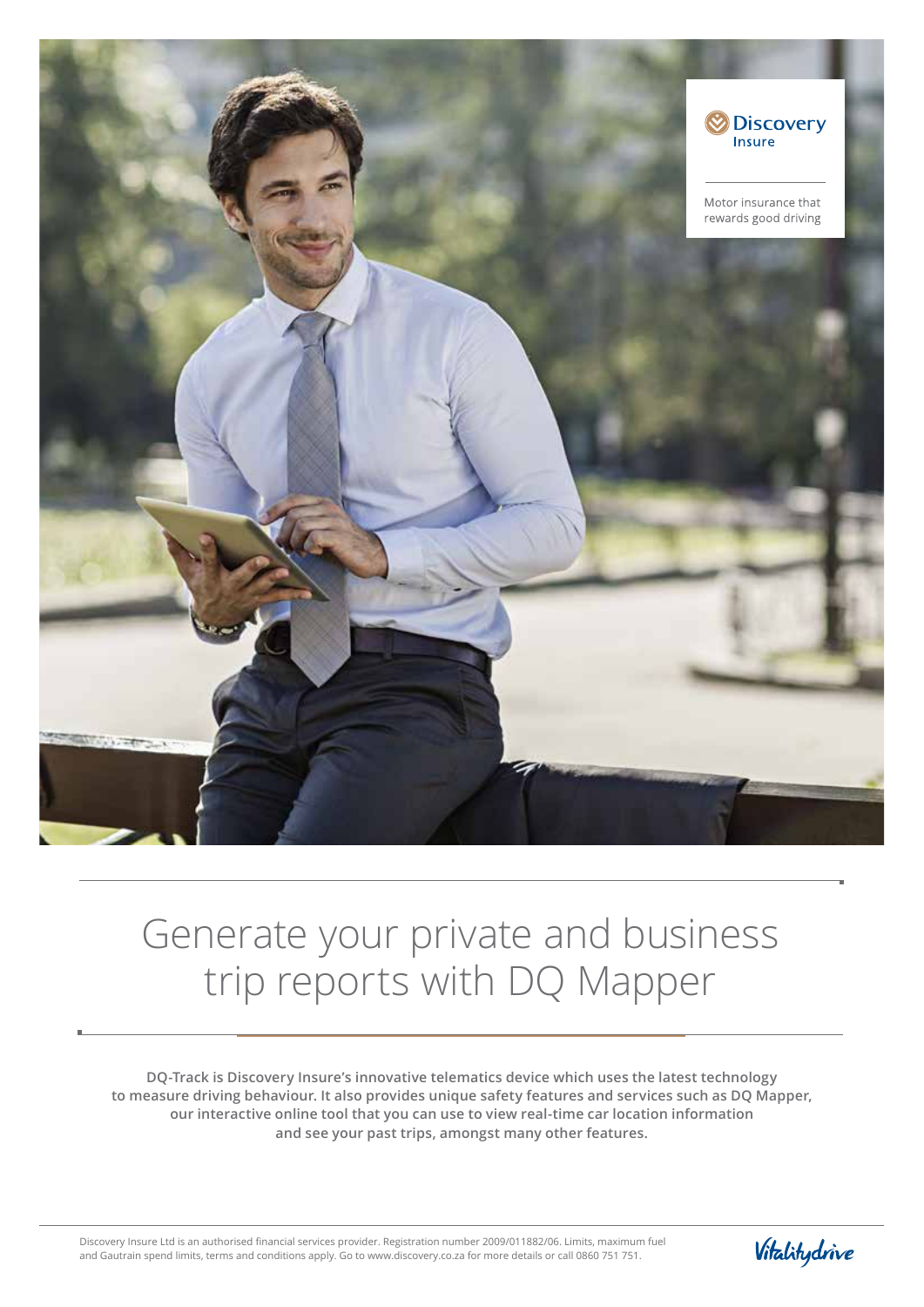- To access DQ Mapper, first login to **www.discovery.co.za**
- In the top menu bar, click on **Insure** and under the heading **Your Vitalitydrive** click on **DQ Mapper**
- When DQ Mapper has opened, in the top banner select the **Reports** option.



|     |                |                              |      | Select the last option, <b>Business Private Report.</b> |       |
|-----|----------------|------------------------------|------|---------------------------------------------------------|-------|
|     | <b>Reports</b> | Logout                       | Help |                                                         |       |
| Vel |                | <b>Trips and Utilisation</b> |      | <b>Movement Report</b>                                  | s mad |
|     |                |                              |      | <b>Vehicle Trip Report</b>                              |       |
|     |                |                              |      | <b>Vehicle Trip Summary</b>                             |       |
|     |                |                              |      | <b>Business Private Report</b>                          |       |

• On the pop up screen, click **Select a vehicle** then choose the vehicle registration of the car you would like to generate the report for by highlighting it. Click on the **+ sign** to add the car to your list.



You'll then be able to select the date and time range for your report by clicking on the calendar and clock in the "From" and "To" sections in the window.

| 1/27/2014 12:00 AM |  |
|--------------------|--|
|                    |  |
|                    |  |

After you have selected the date and time range, scroll down and click on **Add Comments**. This will generate a list of your trips within the date range you selected.

| From                           |                        |  |
|--------------------------------|------------------------|--|
| 2/6/2014 12:00 AM              | $\mathbf{\Theta}$<br>圃 |  |
| To                             |                        |  |
|                                |                        |  |
| 2/10/2014 11:59 PM             | $\circ$<br>囲           |  |
| <b>Location Description</b>    |                        |  |
| <b>Descriptive Text</b>        | ۷                      |  |
| Coordinate Type                |                        |  |
| <b>Degrees Minutes Seconds</b> | ÷                      |  |